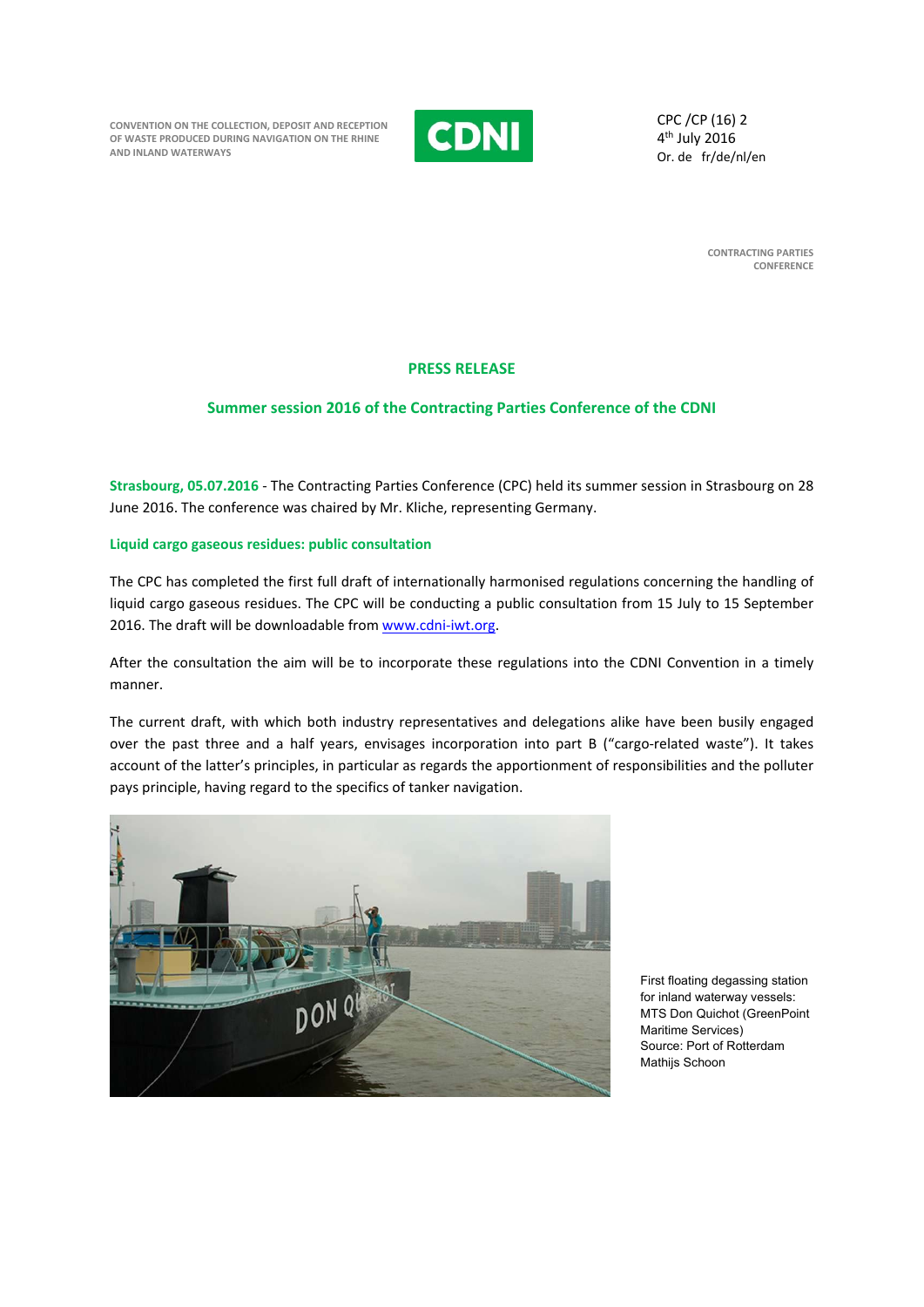The aim of the draft, at an international level, having regard to the international ADN framework and European Union requirements (VOC Directive), is gradually to make it possible to avoid the release of undesirable substances, especially those that are carcinogenic, mutagenic, toxic for reproduction, and which emit odours, using methods appropriate to the shipping context, or to enable systematic disposal. To this end, the substances are organised into three groups in an annex VI "Degassing standards". The time‐scale of the phased introduction still depends on further consultation.

### *Resolution 2016‐I‐6*

#### **Waste prevention Compatible transport operations considered in the CDNI**

In addition to the already existing regulations on dedicated transport, the CPC has introduced regulations on compatible transport operations. They expressly state that it will not be necessary to wash vessels that will, in the case of successive journeys, demonstrably be carrying a cargo that requires no prior washing of the cargo hold or cargo tank. The new regulation will come into force on 1st July 2017. The amendment also necessitates new versions of the note of unloading that were adopted at the same time. The old versions may still be used up until 30th June 2018.

#### *Resolution 2016‐I‐5*

#### **Responsibility for cleaning cargo holds and tanks / amendment of implementation arrangements**

The amendment of implementation arrangements (Article 7.04 and 7.02) clarifying the responsibility for cleaning vessels came into force on 1st July 2016.

The CPC has interpreted this amendment to mean that a tanker that has been degassed in accordance with national regulations may take on a new cargo without washing, provided that the charterer confirms to the carrier in writing that the vessel does not need to be made available in a washed state.

#### *Resolutions 2015‐II‐3 and 2016‐I‐4*

#### **Newly recognised CDNI association: EURACOAL**

The CPC has granted EURACOAL recognised association status and looks forward to close collaboration, in particular as regards improving environmental protection.

# More information about EURACOAL: https://euracoal.eu/

### **Presentation of the CDNI film / 20 years since the convention was signed**

A short film about the purpose and intent of the CDNI Convention was made on behalf of the CPC. This film was first screened on 28th June 2016. The film, which is available in four languages, will be made accessible to the public on 9th September 2016 to mark the 20th anniversary of the signing of the convention.

# **FAQ**

The CPC regularly notes answers to frequently asked questions (FAQ) and releases them for publication on the www.cdni-iwt.org -> FAQ website. These are intended to simplify application of the CDNI Convention and assist consistent interpretation. The current focus is on questions about part B (collection, deposit and reception of cargo‐related waste).